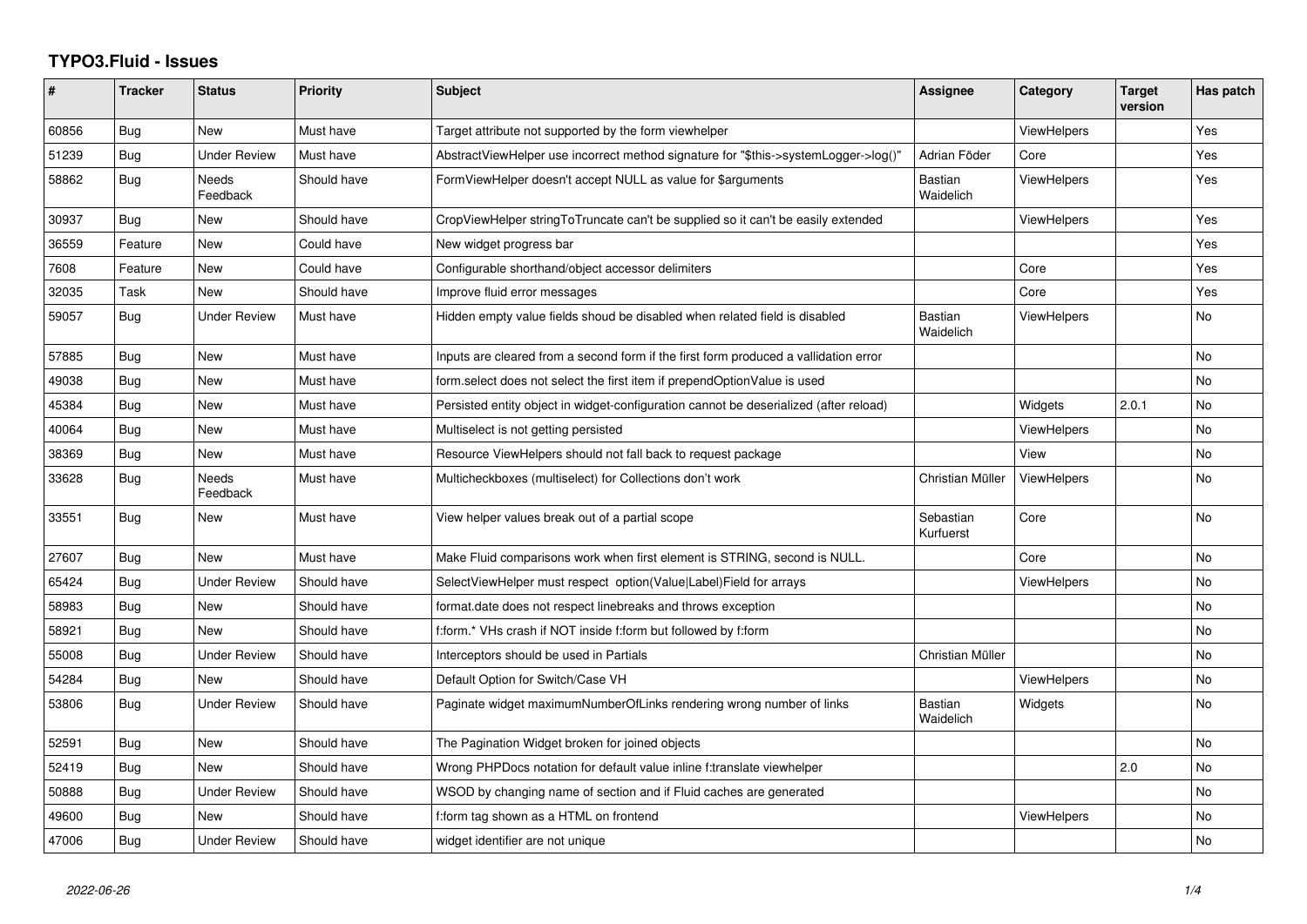| $\pmb{\#}$ | <b>Tracker</b> | <b>Status</b>            | <b>Priority</b> | <b>Subject</b>                                                                                              | Assignee                    | Category    | <b>Target</b><br>version | Has patch |
|------------|----------------|--------------------------|-----------------|-------------------------------------------------------------------------------------------------------------|-----------------------------|-------------|--------------------------|-----------|
| 46289      | Bug            | Needs<br>Feedback        | Should have     | Enable Escaping Interceptor in XML request format                                                           |                             | View        | 2.0.1                    | <b>No</b> |
| 44234      | <b>Bug</b>     | <b>Under Review</b>      | Should have     | selectViewHelper's sorting does not respect locale collation                                                |                             | ViewHelpers | 2.1                      | No        |
| 40998      | Bug            | <b>Under Review</b>      | Should have     | Missing parent request namespaces in form field name prefix                                                 | Sebastian<br>Kurfuerst      | ViewHelpers | 1.1.1                    | No        |
| 39990      | Bug            | New                      | Should have     | Same form twice in one template: hidden fields for empty values are only rendered<br>once                   |                             | Core        |                          | No        |
| 37619      | Bug            | New                      | Should have     | Fatal Error when using variable in name attribute of Section ViewHelper                                     |                             | ViewHelpers |                          | No        |
| 36662      | Bug            | <b>Needs</b><br>Feedback | Should have     | Checked state isn't always correct when property is collection                                              | Kevin Ulrich<br>Moschallski | ViewHelpers | 1.1.1                    | No        |
| 36655      | Bug            | New                      | Should have     | <b>Pagination Links</b>                                                                                     |                             | Widgets     |                          | No        |
| 34682      | Bug            | <b>Under Review</b>      | Should have     | Radio Button missing checked on validation error                                                            |                             | ViewHelpers |                          | No        |
| 28554      | Bug            | New                      | Should have     | (v4) implement feature flag to disable caching                                                              |                             |             |                          | No        |
| 28553      | Bug            | New                      | Should have     | improve XHProf test setup                                                                                   |                             |             |                          | No.       |
| 28552      | Bug            | New                      | Should have     | (v5) write ViewHelper test for compiled run; adjust functional test to do two passes<br>(uncached & cached) |                             |             |                          | No        |
| 28551      | Bug            | Accepted                 | Should have     | (v4) backport VHTest                                                                                        | Sebastian<br>Kurfuerst      |             |                          | No        |
| 28550      | Bug            | New                      | Should have     | (v4) make widgets cacheable, i.e. not implement childnodeaccess interface                                   |                             |             |                          | No        |
| 28549      | Bug            | New                      | Should have     | make widgets cacheable, i.e. not implement childnodeaccess interface                                        |                             |             |                          | No        |
| 12863      | Bug            | New                      | Should have     | Attributes of a viewhelper can't contain a '-'                                                              | Sebastian<br>Kurfuerst      | Core        |                          | No        |
| 8648       | <b>Bug</b>     | New                      | Should have     | format.crop ViewHelper should support all features of the crop stdWrap function                             |                             | ViewHelpers |                          | No        |
| 3481       | <b>Bug</b>     | New                      | Should have     | Use ViewHelperVariableContainer in PostParseFacet                                                           |                             | Core        |                          | No        |
| 51100      | Feature        | New                      | Must have       | Links with absolute URI should have the option of URI Scheme                                                |                             | ViewHelpers |                          | No        |
| 60271      | Feature        | New                      | Should have     | Paginate viewhelper, should also support arrays                                                             |                             |             |                          | No        |
| 60003      | Feature        | New                      | Should have     | Add required-Attribute to f:form.password                                                                   |                             | ViewHelpers |                          | No        |
| 52640      | Feature        | <b>Under Review</b>      | Should have     | Create an UnlessViewHelper as opposite to the IfViewHelper                                                  | <b>Marc Neuhaus</b>         |             |                          | No        |
| 51277      | Feature        | New                      | Should have     | ViewHelper context should be aware of actual file occurrence                                                |                             |             |                          | No        |
| 49756      | Feature        | <b>Under Review</b>      | Should have     | Select values by array key in checkbox viewhelper                                                           |                             |             |                          | No        |
| 46545      | Feature        | New                      | Should have     | Better support for arrays in options of SelectViewHelper                                                    |                             |             |                          | No        |
| 46257      | Feature        | <b>Under Review</b>      | Should have     | Add escape sequence support for Fluid                                                                       |                             | Core        |                          | No        |
| 45153      | Feature        | New                      | Should have     | f:be.menus.actionMenuItem - Detection of the current select option is insufficient                          |                             |             |                          | No        |
| 43346      | Feature        | <b>Under Review</b>      | Should have     | Allow property mapping configuration via template                                                           | Karsten<br>Dambekalns       | ViewHelpers | 2.1                      | No        |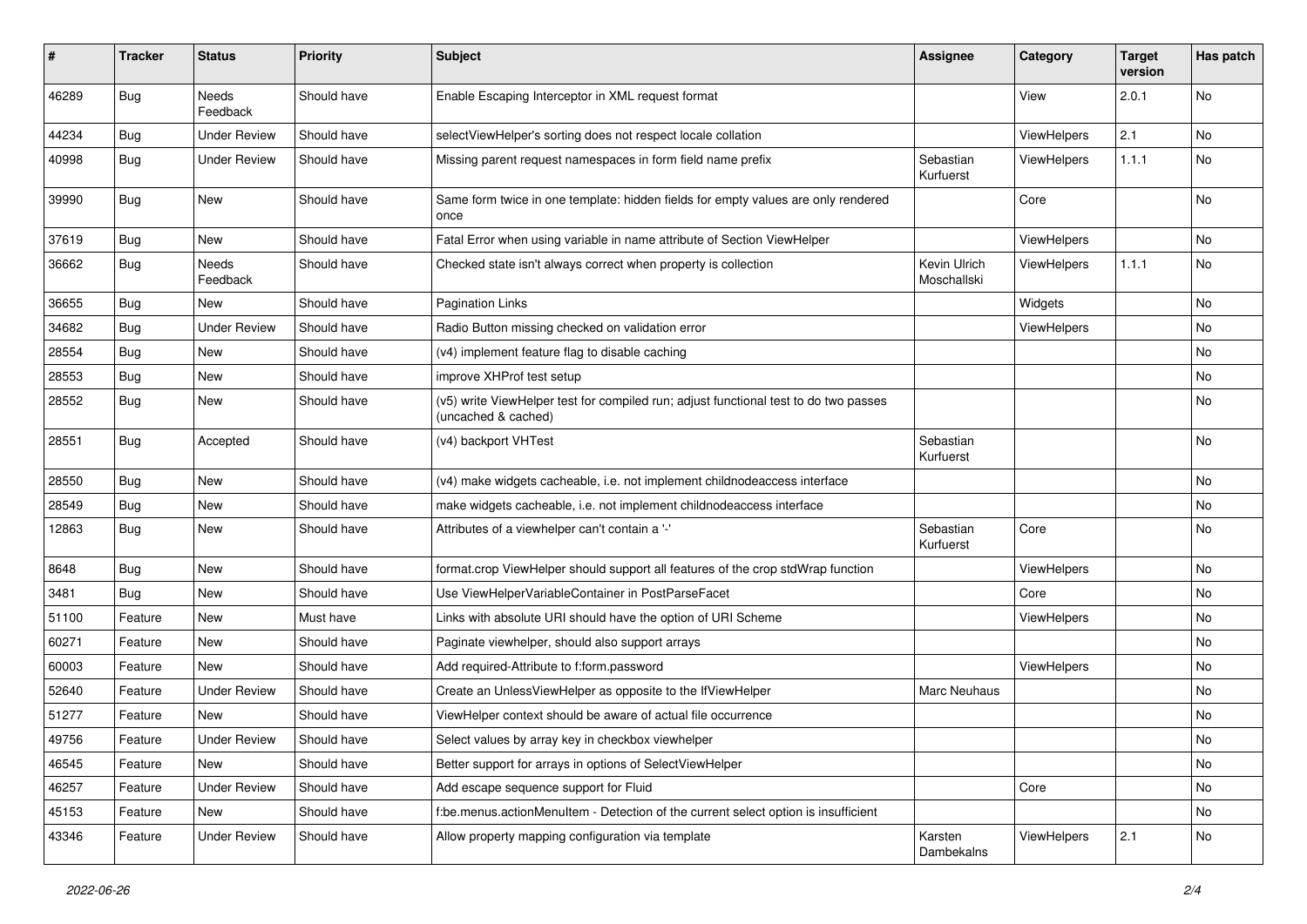| ∦     | <b>Tracker</b> | <b>Status</b>       | <b>Priority</b> | <b>Subject</b>                                                                                         | <b>Assignee</b>        | Category    | <b>Target</b><br>version | Has patch |
|-------|----------------|---------------------|-----------------|--------------------------------------------------------------------------------------------------------|------------------------|-------------|--------------------------|-----------|
| 42397 | Feature        | New                 | Should have     | Missing viewhelper for general links                                                                   |                        |             |                          | No        |
| 40081 | Feature        | New                 | Should have     | Allow assigned variables as keys in arrays                                                             |                        |             |                          | No        |
| 39936 | Feature        | New                 | Should have     | registerTagAttribute should handle default values                                                      |                        | ViewHelpers |                          | No        |
| 38130 | Feature        | New                 | Should have     | Checkboxes and multiple select fields should have an assignable default value                          |                        |             |                          | No        |
| 37095 | Feature        | New                 | Should have     | It should be possible to set a different template on a Fluid TemplateView inside an<br>action          | Christopher<br>Hlubek  |             |                          | No        |
| 36410 | Feature        | New                 | Should have     | Allow templates to send arguments back to layout                                                       |                        | ViewHelpers |                          | No        |
| 33394 | Feature        | Needs<br>Feedback   | Should have     | Logical expression parser for BooleanNode                                                              | <b>Tobias Liebig</b>   | Core        |                          | No        |
| 33215 | Feature        | New                 | Should have     | RFC: Dynamic values in ObjectAccess paths                                                              |                        |             |                          | No        |
| 31955 | Feature        | New                 | Should have     | f:uri.widget                                                                                           |                        | Widgets     |                          | No        |
| 5933  | Feature        | Accepted            | Should have     | Optional section rendering                                                                             | Sebastian<br>Kurfuerst | ViewHelpers |                          | No        |
| 3291  | Feature        | Needs<br>Feedback   | Should have     | Cacheable viewhelpers                                                                                  |                        |             |                          | No        |
| 62346 | Feature        | New                 | Could have      | f:comment should have high precende                                                                    |                        | Core        | 3.x                      | No        |
| 60181 | Feature        | New                 | Could have      | Caching mechanism for Fluid Views/Templates                                                            |                        | View        |                          | No        |
| 30555 | Feature        | New                 | Could have      | Make TagBuilder more extensible                                                                        |                        | Core        |                          | No        |
| 10472 | Feature        | New                 | Could have      | <b>Fluid Standalone distribution</b>                                                                   |                        | Core        |                          | No        |
| 8989  | Feature        | Needs<br>Feedback   | Could have      | Search path for fluid template files                                                                   |                        | View        |                          | No        |
| 3725  | Feature        | New                 | Could have      | <b>CSS Engine</b>                                                                                      | Christian Müller       | ViewHelpers |                          | No        |
| 5636  | Task           | <b>Under Review</b> | Must have       | Form_RadioViewHelper and CheckBoxViewHelper miss check for existing object<br>before it is accessed.   |                        |             |                          | No        |
| 56237 | Task           | New                 | Should have     | in-line (Condition) ViewHelpers should not evaluate on parsing                                         |                        |             |                          | No        |
| 54195 | Task           | New                 | Should have     | Rename and move FormViewHelper's errorClass value, currently 'f3-form-error'                           | Adrian Föder           | ViewHelpers |                          | No        |
| 47669 | Task           | New                 | Should have     | FormViewHelper does not define the default request method                                              |                        |             |                          | No        |
| 46091 | Task           | Needs<br>Feedback   | Should have     | Show source file name and position on exceptions during parsing                                        |                        |             |                          | No        |
| 45394 | Task           | New                 | Should have     | Forwardport Unit test for standalone view                                                              |                        | View        |                          | No        |
| 43072 | Task           | New                 | Should have     | Remove TOKENS for adding templates fallback in Backporter                                              |                        | View        |                          | No        |
| 43071 | Task           | New                 | Should have     | Remove TOKENS for adding fallback teplates in B                                                        |                        |             |                          | No        |
| 42743 | Task           | New                 | Should have     | Remove inline style for hidden form fields                                                             |                        |             |                          | No        |
| 10911 | Task           | New                 | Should have     | Tx_Fluid_ViewHelpers_Form_AbstractFormViewHelper->renderHiddenIdentityField<br>should be more reliable |                        | ViewHelpers |                          | No        |